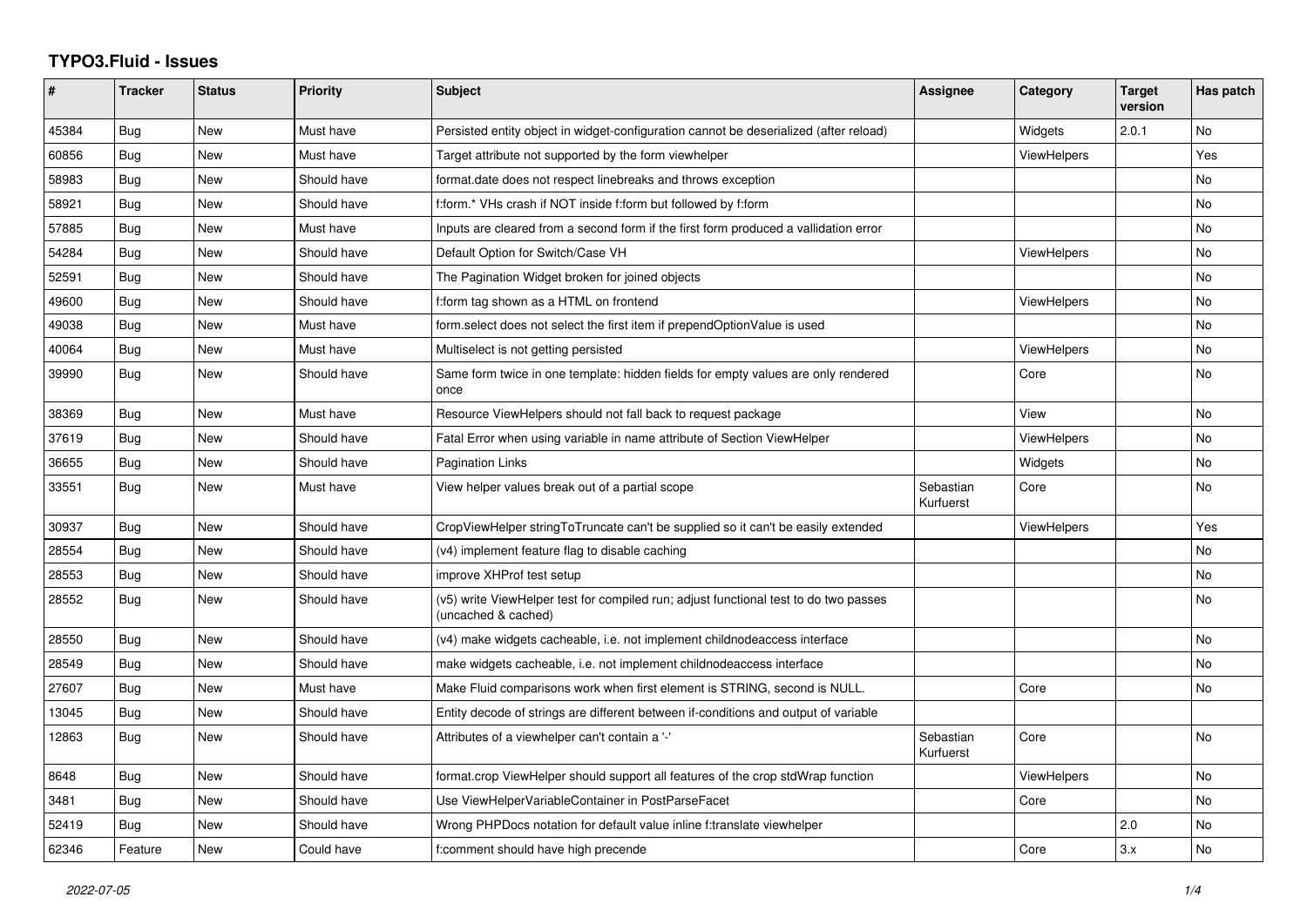| $\sharp$ | <b>Tracker</b> | <b>Status</b> | <b>Priority</b> | <b>Subject</b>                                                                                | <b>Assignee</b>       | Category    | <b>Target</b><br>version | Has patch |
|----------|----------------|---------------|-----------------|-----------------------------------------------------------------------------------------------|-----------------------|-------------|--------------------------|-----------|
| 60271    | Feature        | New           | Should have     | Paginate viewhelper, should also support arrays                                               |                       |             |                          | <b>No</b> |
| 60181    | Feature        | New           | Could have      | Caching mechanism for Fluid Views/Templates                                                   |                       | View        |                          | No        |
| 60003    | Feature        | New           | Should have     | Add required-Attribute to f:form.password                                                     |                       | ViewHelpers |                          | No        |
| 51277    | Feature        | New           | Should have     | ViewHelper context should be aware of actual file occurrence                                  |                       |             |                          | No        |
| 51100    | Feature        | New           | Must have       | Links with absolute URI should have the option of URI Scheme                                  |                       | ViewHelpers |                          | No        |
| 48355    | Feature        | New           | Could have      | Assign output of viewhelper to template variable for further processing.                      |                       |             |                          |           |
| 46545    | Feature        | New           | Should have     | Better support for arrays in options of SelectViewHelper                                      |                       |             |                          | No        |
| 45153    | Feature        | New           | Should have     | f:be.menus.actionMenuItem - Detection of the current select option is insufficient            |                       |             |                          | No        |
| 42397    | Feature        | New           | Should have     | Missing viewhelper for general links                                                          |                       |             |                          | No        |
| 40081    | Feature        | New           | Should have     | Allow assigned variables as keys in arrays                                                    |                       |             |                          | No        |
| 39936    | Feature        | New           | Should have     | registerTagAttribute should handle default values                                             |                       | ViewHelpers |                          | No        |
| 38130    | Feature        | New           | Should have     | Checkboxes and multiple select fields should have an assignable default value                 |                       |             |                          | No        |
| 37095    | Feature        | New           | Should have     | It should be possible to set a different template on a Fluid TemplateView inside an<br>action | Christopher<br>Hlubek |             |                          | No        |
| 36559    | Feature        | New           | Could have      | New widget progress bar                                                                       |                       |             |                          | Yes       |
| 36410    | Feature        | New           | Should have     | Allow templates to send arguments back to layout                                              |                       | ViewHelpers |                          | No        |
| 33215    | Feature        | New           | Should have     | RFC: Dynamic values in ObjectAccess paths                                                     |                       |             |                          | No        |
| 31955    | Feature        | New           | Should have     | f:uri.widget                                                                                  |                       | Widgets     |                          | No        |
| 30555    | Feature        | New           | Could have      | Make TagBuilder more extensible                                                               |                       | Core        |                          | No        |
| 10472    | Feature        | New           | Could have      | Fluid Standalone distribution                                                                 |                       | Core        |                          | No        |
| 9514     | Feature        | New           | Should have     | Support explicit Array Arguments for ViewHelpers                                              |                       |             |                          |           |
| 7608     | Feature        | New           | Could have      | Configurable shorthand/object accessor delimiters                                             |                       | Core        |                          | Yes       |
| 4704     | Feature        | New           | Should have     | Improve parsing exception messages                                                            |                       | Core        |                          |           |
| 3725     | Feature        | New           | Could have      | <b>CSS Engine</b>                                                                             | Christian Müller      | ViewHelpers |                          | <b>No</b> |
| 1907     | Feature        | New           | Could have      | Default values for view helpers based on context                                              |                       | Core        |                          |           |
| 56237    | Task           | New           | Should have     | in-line (Condition)ViewHelpers should not evaluate on parsing                                 |                       |             |                          | No        |
| 54195    | Task           | New           | Should have     | Rename and move FormViewHelper's errorClass value, currently 'f3-form-error'                  | Adrian Föder          | ViewHelpers |                          | No        |
| 47669    | Task           | New           | Should have     | FormViewHelper does not define the default request method                                     |                       |             |                          | No        |
| 45394    | Task           | New           | Should have     | Forwardport Unit test for standalone view                                                     |                       | View        |                          | No        |
| 43072    | Task           | New           | Should have     | Remove TOKENS for adding templates fallback in Backporter                                     |                       | View        |                          | No        |
| 43071    | Task           | New           | Should have     | Remove TOKENS for adding fallback teplates in B                                               |                       |             |                          | No        |
| 42743    | Task           | New           | Should have     | Remove inline style for hidden form fields                                                    |                       |             |                          | No        |
| 34309    | Task           | New           | Could have      | Unknown ViewHelpers cause exception - should be handled more graceful                         |                       | ViewHelpers |                          | No        |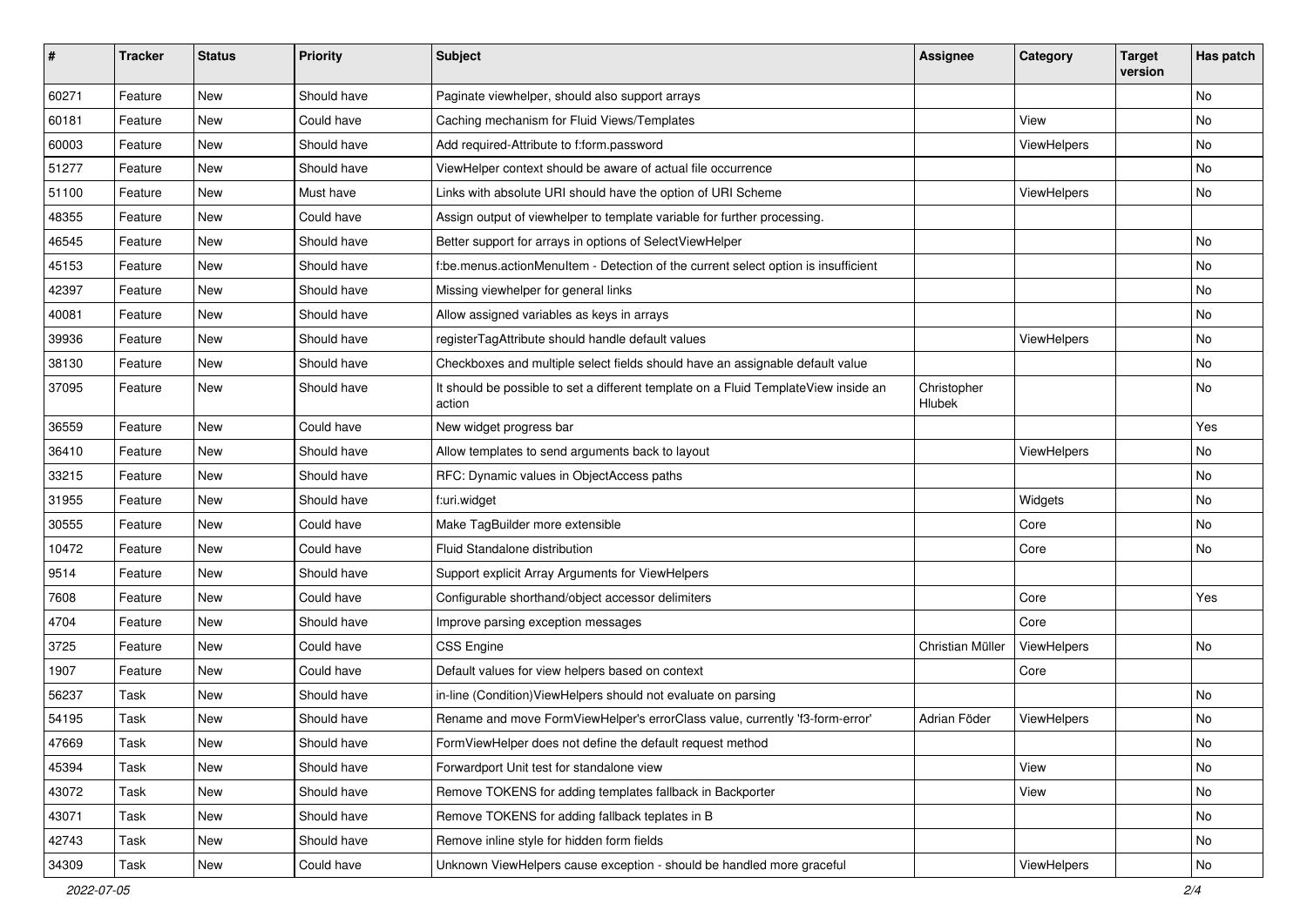| #     | <b>Tracker</b> | <b>Status</b>            | <b>Priority</b>      | <b>Subject</b>                                                                                         | <b>Assignee</b>             | Category           | <b>Target</b><br>version | Has patch      |
|-------|----------------|--------------------------|----------------------|--------------------------------------------------------------------------------------------------------|-----------------------------|--------------------|--------------------------|----------------|
| 32035 | Task           | <b>New</b>               | Should have          | Improve fluid error messages                                                                           |                             | Core               |                          | Yes            |
| 26664 | Task           | <b>New</b>               | Won't have this time | Clean up Form ViewHelpers                                                                              |                             | ViewHelpers        |                          | No.            |
| 26658 | Task           | New                      | Won't have this time | Make Form ViewHelpers consistent                                                                       |                             | <b>ViewHelpers</b> |                          | No             |
| 10911 | Task           | New                      | Should have          | Tx_Fluid_ViewHelpers_Form_AbstractFormViewHelper->renderHiddenIdentityField<br>should be more reliable |                             | <b>ViewHelpers</b> |                          | No             |
| 9950  | Task           | <b>New</b>               | Should have          | Binding to nested arrays impossible for form-elements                                                  |                             | <b>ViewHelpers</b> |                          |                |
| 28551 | Bug            | Accepted                 | Should have          | (v4) backport VHTest                                                                                   | Sebastian<br>Kurfuerst      |                    |                          | <b>No</b>      |
| 9005  | Feature        | Accepted                 | Could have           | Fluid Template Analyzer (FTA)                                                                          | Sebastian<br>Kurfuerst      |                    |                          |                |
| 5933  | Feature        | Accepted                 | Should have          | Optional section rendering                                                                             | Sebastian<br>Kurfuerst      | <b>ViewHelpers</b> |                          | No             |
| 46289 | Bug            | Needs<br>Feedback        | Should have          | Enable Escaping Interceptor in XML request format                                                      |                             | View               | 2.0.1                    | No             |
| 58862 | <b>Bug</b>     | <b>Needs</b><br>Feedback | Should have          | FormViewHelper doesn't accept NULL as value for \$arguments                                            | Bastian<br>Waidelich        | <b>ViewHelpers</b> |                          | Yes            |
| 33628 | <b>Bug</b>     | Needs<br>Feedback        | Must have            | Multicheckboxes (multiselect) for Collections don't work                                               | Christian Müller            | <b>ViewHelpers</b> |                          | N <sub>o</sub> |
| 36662 | Bug            | <b>Needs</b><br>Feedback | Should have          | Checked state isn't always correct when property is collection                                         | Kevin Ulrich<br>Moschallski | <b>ViewHelpers</b> | 1.1.1                    | No             |
| 45345 | Feature        | Needs<br>Feedback        | Should have          | Easy to use comments for fluid that won't show in output                                               |                             |                    |                          |                |
| 33394 | Feature        | Needs<br>Feedback        | Should have          | Logical expression parser for BooleanNode                                                              | <b>Tobias Liebig</b>        | Core               |                          | <b>No</b>      |
| 8989  | Feature        | <b>Needs</b><br>Feedback | Could have           | Search path for fluid template files                                                                   |                             | View               |                          | No             |
| 3291  | Feature        | Needs<br>Feedback        | Should have          | Cacheable viewhelpers                                                                                  |                             |                    |                          | No             |
| 46091 | Task           | Needs<br>Feedback        | Should have          | Show source file name and position on exceptions during parsing                                        |                             |                    |                          | No             |
| 8491  | Task           | Needs<br>Feedback        | Should have          | link.action and uri.action differ in absolute argument                                                 | Karsten<br>Dambekalns       | <b>ViewHelpers</b> |                          | No             |
| 44234 | Bug            | <b>Under Review</b>      | Should have          | selectViewHelper's sorting does not respect locale collation                                           |                             | <b>ViewHelpers</b> | 2.1                      | No             |
| 65424 | <b>Bug</b>     | <b>Under Review</b>      | Should have          | SelectViewHelper must respect option(Value Label)Field for arrays                                      |                             | <b>ViewHelpers</b> |                          | No             |
| 59057 | <b>Bug</b>     | <b>Under Review</b>      | Must have            | Hidden empty value fields shoud be disabled when related field is disabled                             | <b>Bastian</b><br>Waidelich | <b>ViewHelpers</b> |                          | No             |
| 55008 | Bug            | <b>Under Review</b>      | Should have          | Interceptors should be used in Partials                                                                | Christian Müller            |                    |                          | No             |